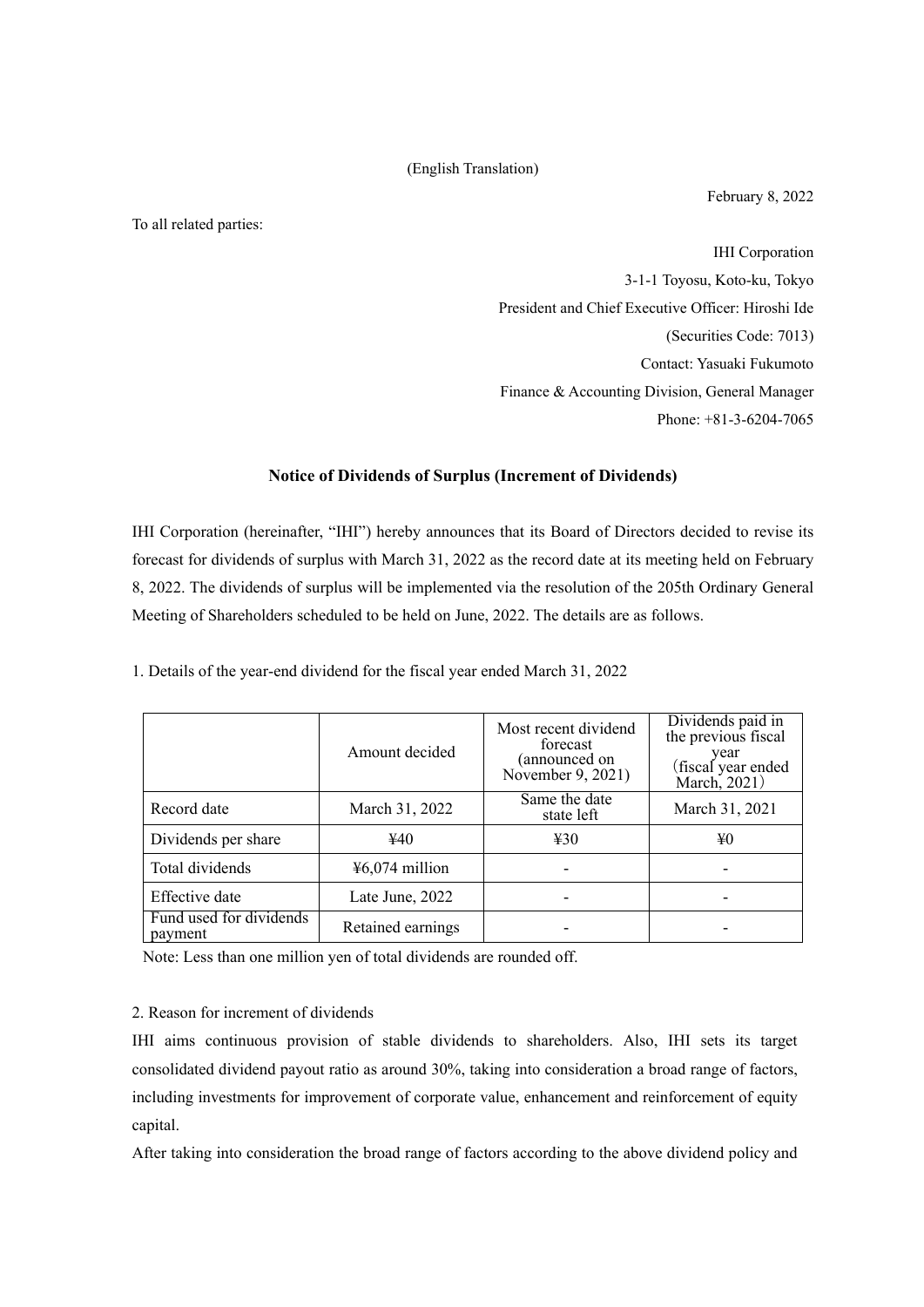revisions of full year consolidated forecasts for the fiscal year ending March 31, 2022 as below, IHI decided to pay the year-end dividends per share of ¥40, increased by ¥10 from the dividend forecast previously announced.

As a result, the annual dividends per share for the fiscal year ended March 31, 2022 are ¥70, after added interim dividends of ¥30.

Revisions of full year consolidated forecasts for the fiscal year ending March 31, 2022

(millions of yen)

|                                                              | Revenue   | Operating<br>Profit | Profit<br>Before Tax | Profit<br>Attributable<br>to Owners<br>of Parent | <b>Basis</b><br>Earnings<br>Per<br>Share |
|--------------------------------------------------------------|-----------|---------------------|----------------------|--------------------------------------------------|------------------------------------------|
| Previous $(A)$                                               | 1,180,000 | 70,000              | 60,000               | 35,000                                           | ¥234.59                                  |
| Revised forecast (B)                                         | 1,190,000 | 80,000              | 70,000               | 40,000                                           | ¥266.88                                  |
| Change $(B-A)$                                               | 10,000    | 10,000              | 10,000               | 5,000                                            |                                          |
| Change $(\% )$                                               | 0.8       | 14.3                | 16.7                 | 14.3                                             |                                          |
| Reference: Results<br>of fiscal year ended<br>March 31, 2021 | 1,112,906 | 27,961              | 27,617               | 13,093                                           | ¥88.13                                   |

(Reason for revisions of full year consolidated forecasts for the fiscal year ending March 31, 2022) Revenue is expected to increase by ¥10.0 billion from the previous forecast announced on November 9, 2021, because revenue is expected to increase in the Resources, Energy and Environment Business Area due to the progress in the overseas projects in the Carbon Solutions Business and increased works in the Nuclear Energy Business. With regard to profitability, operating profit and profit before tax is expected to increase by ¥10.0 billion, and profit attributable to owners of parent is expected to increase by ¥5.0 billion, due to increased sales of spare parts and the effect of a yen depreciation in the Civil Aero-Engine Business, while the Vehicular Turbochargers Business have been affected by effects of semiconductor shortages.